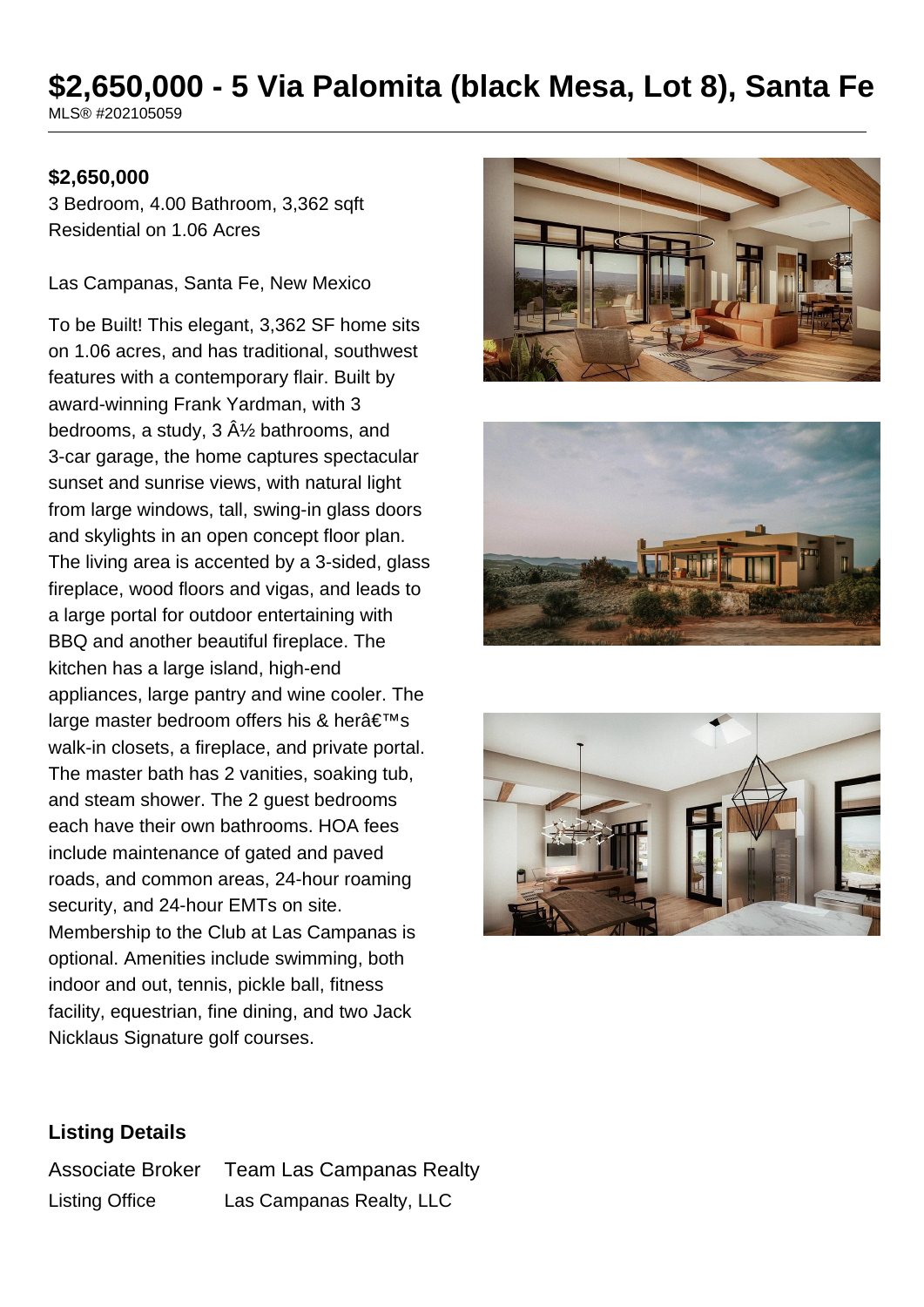## **Essential Information**

| $MLS@$ #          | 202105059      |
|-------------------|----------------|
| Price             | \$2,650,000    |
| Bedrooms          | 3              |
| Bathrooms         | 4.00           |
| <b>Full Baths</b> | 1              |
| <b>Half Baths</b> | 1              |
| Square Footage    | 3,362          |
| Square Footage    | 13,001 - 4,000 |
| Acres             | 1.06           |
| <b>Type</b>       | Residential    |
| Sub-Type          | Single Family  |
| <b>Style</b>      | Contemporary   |
| Status            | Active         |

# **Community Information**

| <b>Address</b>    | 5 Via Palomita (black Mesa, Lot 8)                                                  |
|-------------------|-------------------------------------------------------------------------------------|
| Area              | 24-Las Campanas                                                                     |
| Subdivision       | Las Campanas                                                                        |
| City              | Santa Fe                                                                            |
| County            | Santa Fe                                                                            |
| <b>State</b>      | <b>New Mexico</b>                                                                   |
| Zip Code          | 87506                                                                               |
| <b>Amenities</b>  |                                                                                     |
| Amenities         | Athletic Facilities, Gated Community, Club House, Golf, Pool-Comm,<br><b>Tennis</b> |
| # of Garages      | 3                                                                                   |
| Garages           | Attached                                                                            |
| <b>Interior</b>   |                                                                                     |
| Interior          | Wood                                                                                |
| Appliances        | Dishwasher, Disposal, Microwave, Range/Oven, Refrigerator                           |
| Heating           | <b>Radiant in Floor</b>                                                             |
| Cooling           | Refridge - Central                                                                  |
| Fireplace         | Yes                                                                                 |
| # of Fireplaces   | 3                                                                                   |
| <b>Fireplaces</b> | Fireplace Insert, Gas                                                               |

## **Exterior**